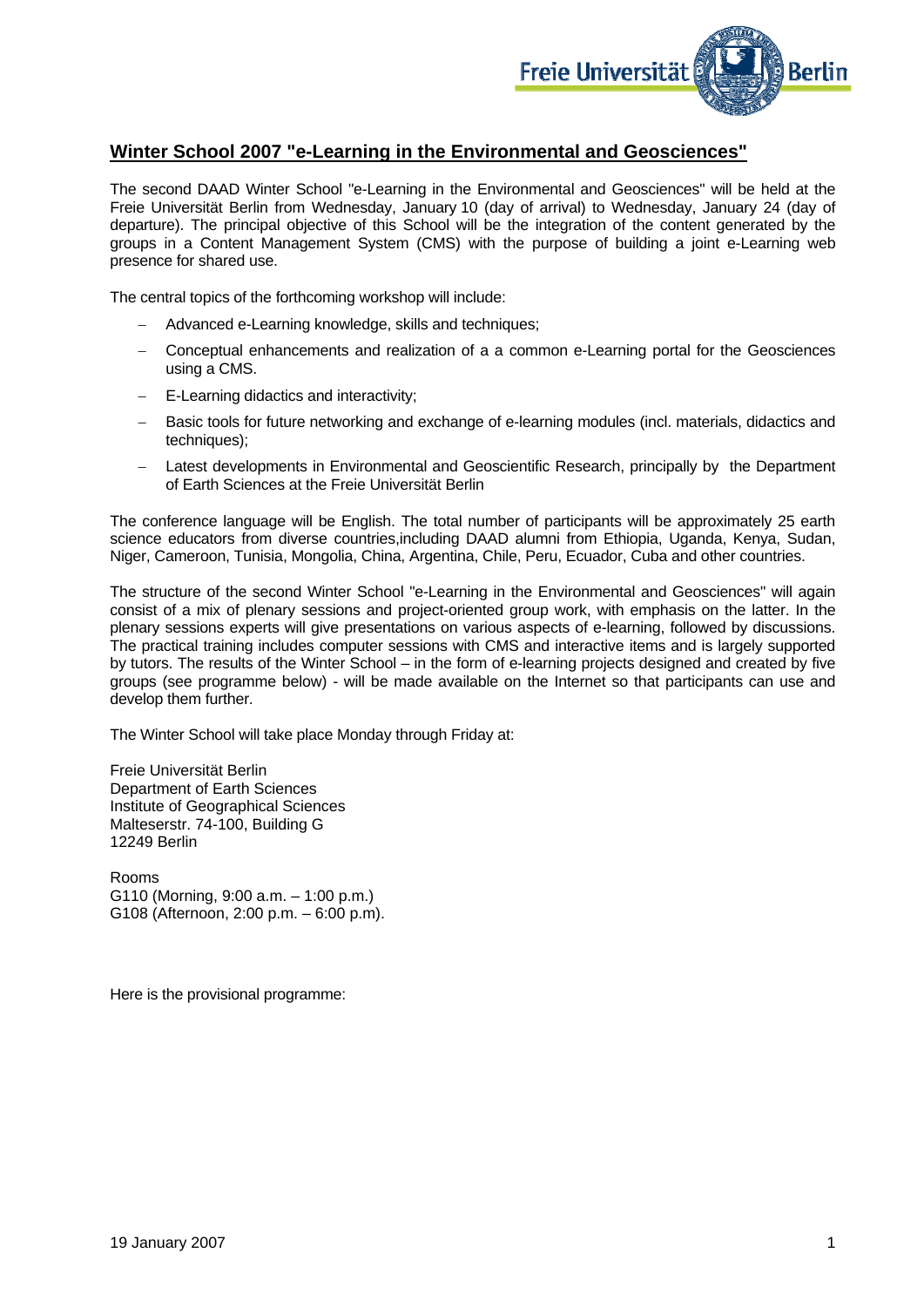

| Date, Time                        | Programme                                                                                                                                                                                                                                                                                                                                                                   | <b>Place</b>                   |  |  |
|-----------------------------------|-----------------------------------------------------------------------------------------------------------------------------------------------------------------------------------------------------------------------------------------------------------------------------------------------------------------------------------------------------------------------------|--------------------------------|--|--|
| Day 1: Wednesday, 10 January 2007 |                                                                                                                                                                                                                                                                                                                                                                             |                                |  |  |
| • During the<br>day               | • Winter School participants arrive                                                                                                                                                                                                                                                                                                                                         |                                |  |  |
| $• 18:00-?$                       | • Ice-Breaker - Welcome, Introductions, Snacks and Drinks<br>hosted by Prof. C. Heubeck and Prof. B. Schütt (conveners),<br>Denise Gücker (e-Learning coordinator at the Dept of Earth Sciences, FU Berlin),<br>Anette Stumptner (Dept of Earth Sciences, FU Berlin)                                                                                                        | Hotel<br>Morgen-<br>land       |  |  |
| Day 2: Thursday, 11 January 2007  |                                                                                                                                                                                                                                                                                                                                                                             |                                |  |  |
| $-9:00-10:30$                     | • Introduction to the Winter School:<br>Background, concept, objectives, schedule, contents, logistics<br>(Prof. Dr. C. Heubeck, Prof. Dr. B. Schütt, D. Gücker / Dept of Earth Sciences, FU Berlin)                                                                                                                                                                        |                                |  |  |
| • $10:30-11:30$<br>11:30-13:00    | • Round of Introductions (old and new participants)<br>• Welcome Address (Prof. Dr. Margot Böse / Dean, Dept of Earth Sciences, FU Berlin);<br>Update: e-Learning elements at the FU Dept of Earth Sciences - project presentations<br>(CD The Earth: Prof. Dr. C. Heubeck, GeoFeld: Dr. Dorothee Mertmann and Martin Raban)                                                | G110                           |  |  |
| $\bullet$ 14:00-18:00             | • Update: project presentations of the Winter School participants;<br>Update: e-Learning elements at the FU Dept of Earth Sciences - project presentations;<br>presentations of interactive items (Christopher Lüthgens et al.)                                                                                                                                             | G108                           |  |  |
|                                   | Day 3: Friday, 12 January 2007                                                                                                                                                                                                                                                                                                                                              |                                |  |  |
| $9:00-11:00$                      | Didactical and pedagogical issues of e-Learning:<br>• E-Learning - On the way to a new culture of learning (Prof. Heinz Mandl / Institute of<br>Educational Psychology, Ludwig-Maximilians-Universität München)                                                                                                                                                             |                                |  |  |
| 11:00-13:00                       | • Knowledge construction in the geosciences by web- and exercise-based learning modules and<br>communication tools (Prof. Volker Albrecht / Didactics of Geography, Johann Wolfgang<br>Goethe-Universität Frankfurt/Main)<br>(Presenter: Prof. Dr. C. Heubeck / Dept of Earth Sciences, FU Berlin)                                                                          | G110                           |  |  |
| $\bullet$ 14:00-18:00             | • Plenary discussion followed by practical work (with support by tutors):<br>Identification and definition of shared e-Learning measures;<br>Outcome: concept development and workflow of the five thematic groups for this workshop<br>(objectives, main focus, distribution of responsibilities)<br>(Presenter: Prof. Dr. C. Heubeck / Dept of Earth Sciences, FU Berlin) | G108                           |  |  |
| Day 4: Saturday, 13 January 2007  |                                                                                                                                                                                                                                                                                                                                                                             |                                |  |  |
|                                   | • The computer pools of the Dept of Earth Sciences are open to participants for independent<br>work on their projects (with support by tutors).<br>This is a do-as-you-like day for Winter School participants!                                                                                                                                                             | G108                           |  |  |
| Day 5:, Sunday, 14 January 2007   |                                                                                                                                                                                                                                                                                                                                                                             |                                |  |  |
| $• 10:00-?$                       | • Tour of Berlin: History and Urban Change (Dr. Christof Ellger / Gesellschaft für Erdkunde zu<br>Berlin), optional get-together lunch                                                                                                                                                                                                                                      | Down-<br>town<br><b>Berlin</b> |  |  |
|                                   | Day 6: Monday, 15 January 2007                                                                                                                                                                                                                                                                                                                                              |                                |  |  |
| $-9:00-13:00$                     | • Practical work: Training course in "NPS", the FU's key content management system (CMS)<br>(Denise Gücker, Anette Stumptner and tutors / Dept of Earth Sciences, FU Berlin)                                                                                                                                                                                                | G110                           |  |  |
| $\bullet$ 14:00-18:00             | • Practical work: Training course in "NPS", the FU's key content management system (CMS)<br>(Denise Gücker, Anette Stumptner and tutors / Dept of Earth Sciences, FU Berlin)                                                                                                                                                                                                | G108                           |  |  |
|                                   | Day 7: Tuesday, 16 January 2007                                                                                                                                                                                                                                                                                                                                             |                                |  |  |
| $-9:00-10:00$                     | • Workshop: Animations and assessment with Powerbullet (Christopher Lüthgens / Dept of Earth<br>Sciences, FU Berlin)                                                                                                                                                                                                                                                        | G110                           |  |  |
| 10:00-13:00                       | • Practical work: Project work with interactive items. Participants work independently on their<br>own e-learning projects (with support by tutors)                                                                                                                                                                                                                         |                                |  |  |
| • $14:00-18:00$                   | • Practical work: Project work in the computer pools of the Dept of Earth Sciences. Participants<br>work independently on their own e-learning projects (with support by tutors)                                                                                                                                                                                            | G108                           |  |  |

## **Preliminary Programme (without announced breaks):**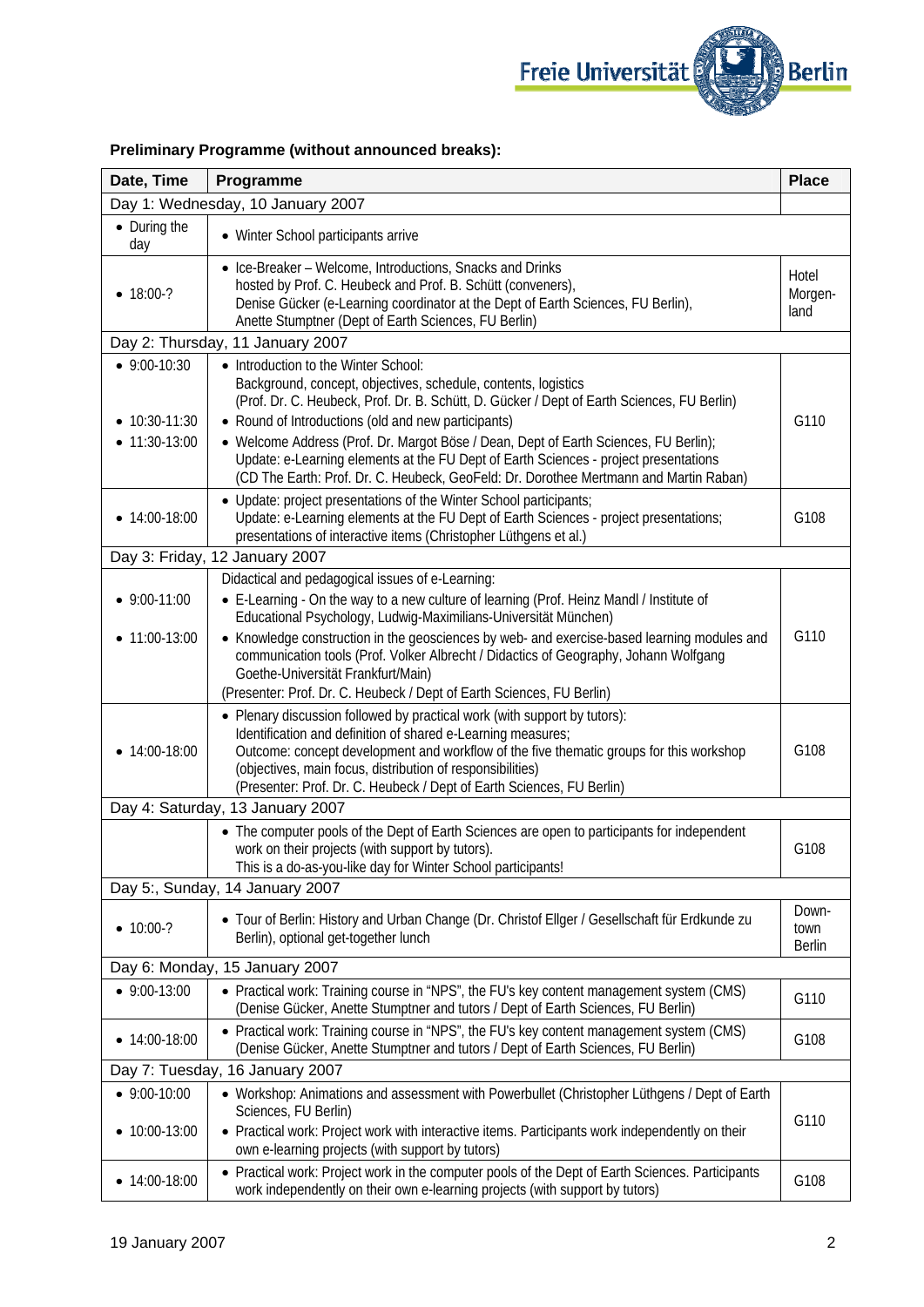

| Date, Time                                    | Programme                                                                                                                                                                                                                                                                                                                                                                             | <b>Place</b> |  |  |
|-----------------------------------------------|---------------------------------------------------------------------------------------------------------------------------------------------------------------------------------------------------------------------------------------------------------------------------------------------------------------------------------------------------------------------------------------|--------------|--|--|
| Day 8: Wednesday, 17 January 2007             |                                                                                                                                                                                                                                                                                                                                                                                       |              |  |  |
| $\bullet$ 9:00-11:00                          | • Update: e-Learning elements at the FU Dept of Earth Sciences - project presentations;<br>presentations of interactive items (eGIS/eSens: Dr. Kai Hartmann, PG-Net: Anette Stumptner,<br>3D-Visualisation: Martin Heller) (Presenter: D. Gücker / Dept of Earth Sciences, FU Berlin)                                                                                                 | G110         |  |  |
| $\bullet$ 11:00-13:00                         | • Organisational issues                                                                                                                                                                                                                                                                                                                                                               |              |  |  |
| $\bullet$ 14:00-18:00                         | • Practical work: Project work with interactive items in the computer pools of the Dept of Earth<br>Sciences, FU Berlin. Participants work independently on their own e-learning projects (with<br>support by tutors)                                                                                                                                                                 | G108         |  |  |
| Day 9: Thursday, 18 January 2007              |                                                                                                                                                                                                                                                                                                                                                                                       |              |  |  |
| $\bullet$ 9:00-11:00<br>$\bullet$ 11:00-13:00 | • Practical work: Project work with interactive items. Participants work independently on their<br>own e-learning projects (with support by tutors)<br>• Assessment, feedback and design of tests in e-Learning<br>(Prof. Helmut Maxeiner / Institute for Forensic Medicine, Charité Berlin)                                                                                          | G110         |  |  |
|                                               | (Presenter: Prof. Dr. C. Heubeck / Dept of Earth Sciences, FU Berlin)                                                                                                                                                                                                                                                                                                                 |              |  |  |
| $\bullet$ 14:00-18:00                         | • Practical work: Project work with interactive items in the computer pools of the Dept of Earth<br>Sciences, FU Berlin. Participants work independently on their own e-learning projects (with<br>support by tutors)                                                                                                                                                                 | G108         |  |  |
| Day 10: Friday, 19 January 2007               |                                                                                                                                                                                                                                                                                                                                                                                       |              |  |  |
| • Departure:<br>6:00                          | • Field trip to Zielitz (underground potassium salt mine)<br>(Prof. Dr. C. Heubeck / Dept of Earth Sciences, FU Berlin)                                                                                                                                                                                                                                                               |              |  |  |
|                                               | Day 11: Saturday, 20 January 2007                                                                                                                                                                                                                                                                                                                                                     |              |  |  |
| $-9:00-13:00$                                 | • Interim reports: Winter School participants present their project work; exchange of experiences.                                                                                                                                                                                                                                                                                    | G108         |  |  |
| $\bullet$ 14:00-18:00                         | • Practical work: Project work with interactive items in the computer pools of the Dept of Earth<br>Sciences, FU Berlin. Participants work independently on their own e-learning projects (with<br>support by tutors)                                                                                                                                                                 | G108         |  |  |
| Day 12: Sunday, 21 January 2007               |                                                                                                                                                                                                                                                                                                                                                                                       |              |  |  |
|                                               | • The computer pools of the Dept of Earth Sciences are open to participants for independent<br>work on their projects (with support by tutors).<br>This is a do-as-you-like day for Winter School participants!                                                                                                                                                                       | G108         |  |  |
| Day 13: Monday, 22 January 2007               |                                                                                                                                                                                                                                                                                                                                                                                       |              |  |  |
| $\bullet$ 9:00-10:00                          | • Cooperative publishing with blogs (Dr. Bruce Spear / CeDiS, FU Berlin)<br>(Presenter: D. Gücker / Dept of Earth Sciences, FU Berlin)                                                                                                                                                                                                                                                |              |  |  |
| $\bullet$ 10:00-11:00<br>11:00-13:00          | • Workshop: Blogging (Martin Heller and Tobias Wittkopf / Dept of Earth Sciences, FU Berlin)<br>• Practical work: Project work with interactive items. Participants work independently on their<br>own e-learning projects (with support by tutors)                                                                                                                                   | G110         |  |  |
| • $14:00-14:20$<br>14:20-18:00                | • Update: e-Learning elements at the FU Dept of Earth Sciences - project presentation<br>(Water availability in the Earth's drylands in 2025: Timo Jamitzky)<br>• Practical work: Project work with interactive items in the computer pools of the Dept of Earth<br>Sciences, FU Berlin. Participants work independently on their own e-learning projects (with<br>support by tutors) | G108         |  |  |

## **Provisional Programme (contd.) (without announced breaks):**